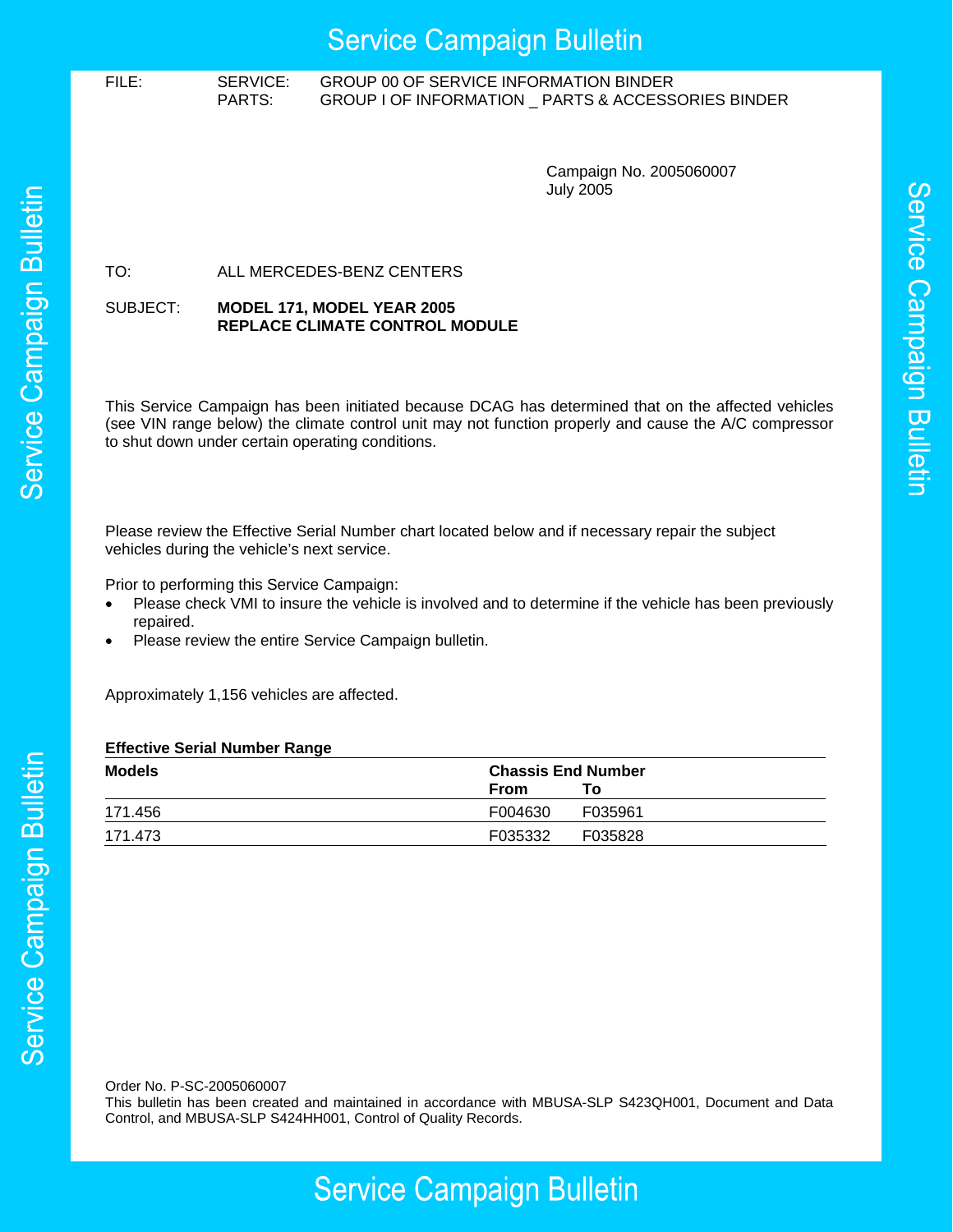## **Procedure**



## **Figure 1**

- 1. Connect battery charger:
- Remove fasteners (3, Figure 1) from air duct and remove air duct.
- Connect battery charger to battery (observe proper polarity).

## **Note:**

Ensure ignition is switched **OFF** prior to connection of battery charger.

- 2. Connect STAR DIAGNOSIS and transfer the settings of the climate control module (N18), to STAR DIAGNOSIS by navigating through the following screen menus: Main groups/Control units/Air conditioning/C-AAC-Convenience automatic air conditioning - AAC automatic air conditioning - HEAT/Initial startup/Initial startup with automatic takeover of settings of previous control unit (follow on-screen instructions to save data to Star Diagnosis)/Read coding and transfer to new control unit (if coding has been transferred screen display will read: "Coding has been read"), Switch ignition **OFF**.
- 3. Disconnect negative battery cable (refer to WIS: AR54.10-P-0003V).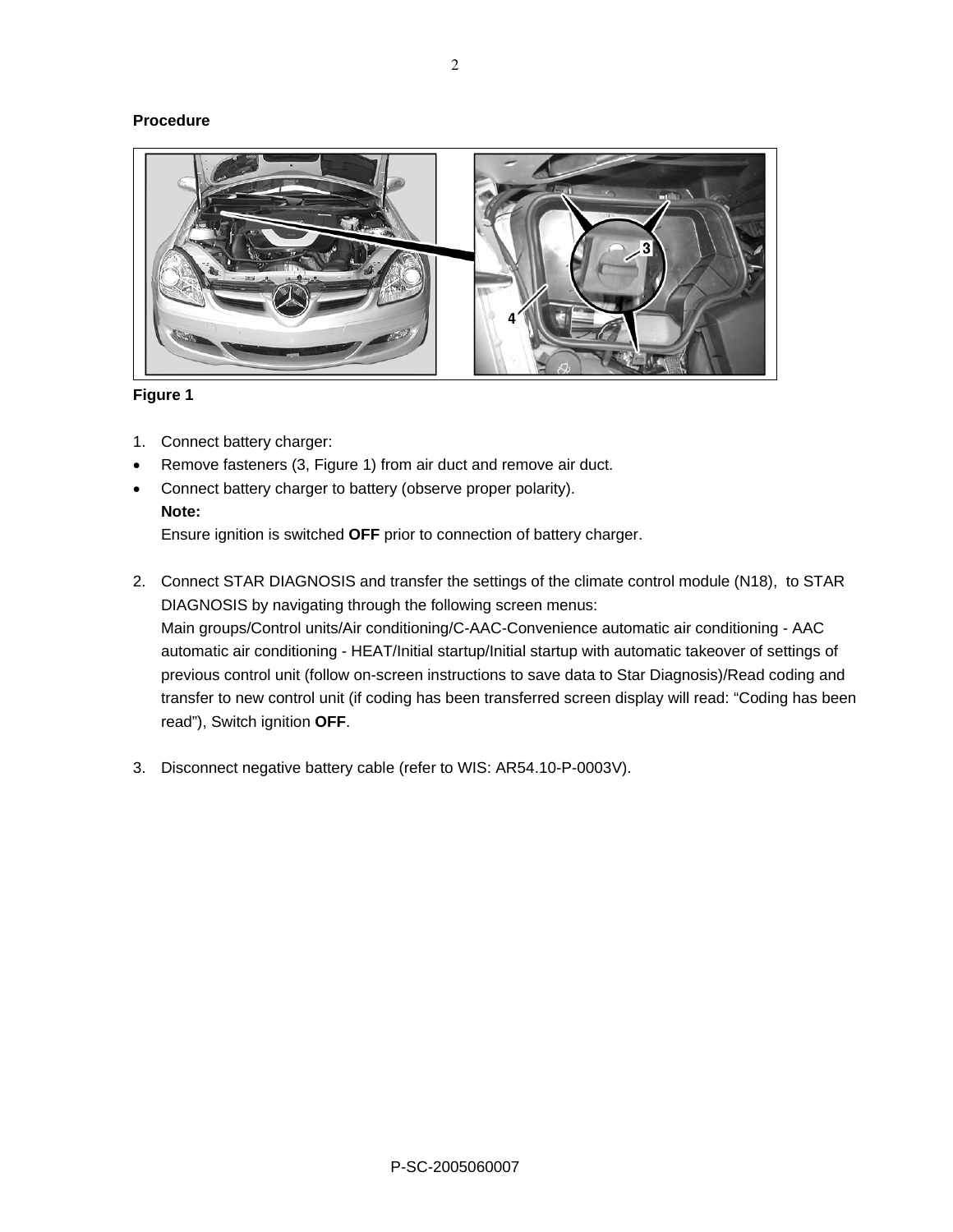

## **Figure 2**

4. Remove ashtray WIS: AR68.20-P-2420V.

**Note** (applies to WIS document: AR68.20-P-2350V that is linked to above WIS instructions):

- **Do not** remove shift knob when removing center console.
- **Do not** perform steps 6 and 7 (in WIS: AR68.20-P-2350V).
- 5. Pull the climate control module (N18) out of the recesses (arrow, Figure 2) on the upper control panel control module (N72/1). Then tilt the climate control module (N18) downward until the electrical connectors (1) are accessible.
- 6. Disconnect electrical connectors (1, Figure 2) and remove climate control module (N18).

## 7. Installation of new climate control module is in reverse order.

### **Note:**

Ensure new climate control module (N18, Figure 2) is properly seated into the recesses (arrow) on the upper control panel control module.

- 8. Reconnect negative battery cable.
- 9. Connect battery charger.
- 10. Transfer settings (saved to Star Diagnosis) to new climate control module (N18): Read coding and transfer to new control unit (switch ignition **ON**)/Normalizing Positioning Motors/Initial startup with automatic takeover of settings of previous control unit; Question: Do you want to break in new AC compressor? Select: NO.